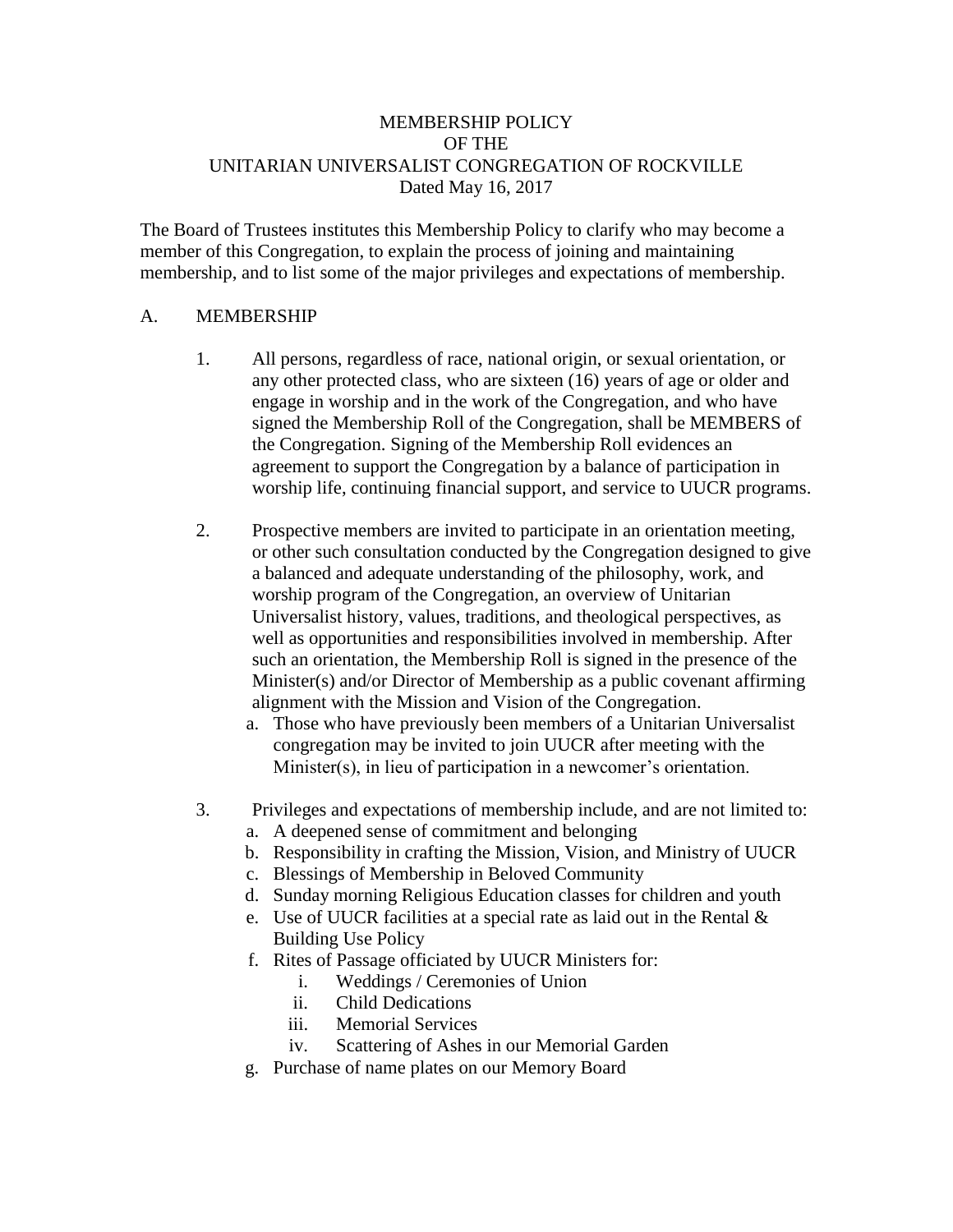- h. Election to and service on the Nominating Committee, Board of **Trustees**
- i. Chairing congregational committees, and membership on select committees such as the Finance and Personnel Committees, other Board Committees, and specially convened committees of the Board (such as Ministerial Search Committees)
- j. Eligibility to serve as a delegate to General Assembly or other regional assemblies
- k. Complimentary subscription to *UUWorld*, the magazine of the Unitarian Universalist Association

# B. VOTING MEMBERS

All members who have fulfilled each of the following three requirements shall be VOTING MEMBERS entitled to vote in any meetings of the congregation. These members are reported to the Unitarian Universalist Association.

- 1. Members who have signed the Membership Roll at least three (3) months prior to any regular or special meeting of the congregation, with the following exceptions:
	- a. Voting to call or discharge a Minister may be restricted to members of twelve (12) months or longer, as stipulated in UUCR Bylaws.
	- b. Voting to purchase any real property or to transfer the real property located at 100 Welsh Park Drive may be restricted to members of twelve (12) months or longer, as stipulated in UUCR Bylaws.
	- c. Voting on the election of members to the Nominating Committee or of the Board of Trustees, or on any proposed amendment of the Articles of Incorporation, is restricted to adult members, as stipulated in UUCR Bylaws, except to the extent that voting at an earlier age on these matters may hereafter be permitted by law.
- 2. Members who have made a current financial pledge and/or a contribution of record for the current fiscal year. Pledging allows the Congregation to plan ahead and maintain its annual budget. Waivers of this requirement may be granted on a yearly basis by the Minister(s).
- 3. Members who support the congregation by their participation and service.

An exception to the above are Emeritus members, defined to mean any members who, through length of previous membership or service, are granted continuing membership without the requirement of a financial pledge, service, or participation. Such status is conferred by the Board of Trustees.